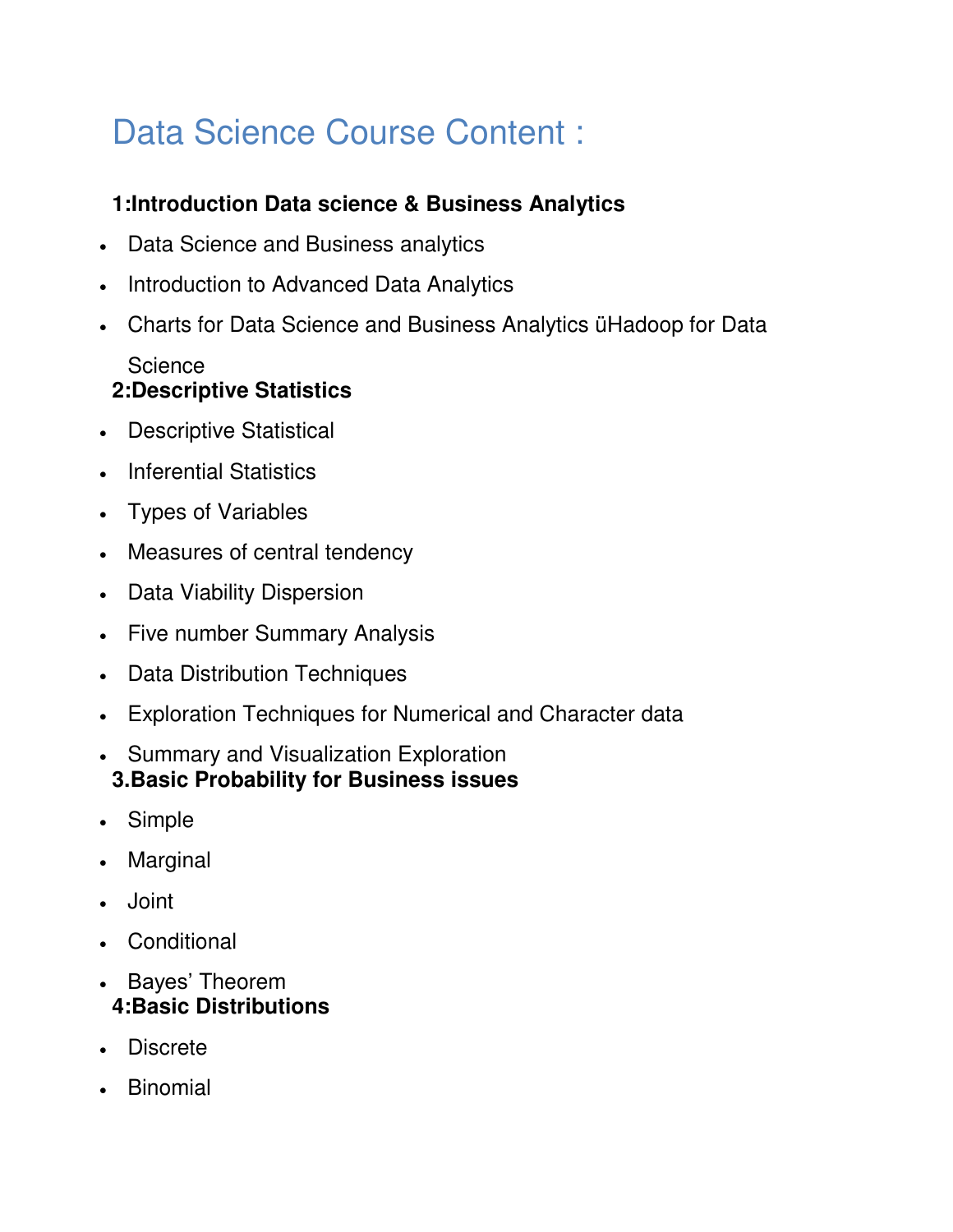- Hyper geometric
- Poisson
- **Continuous**
- Normal
- Scandalized
- **5.Sampling Technique Big Data**
- Sampling Distributions
- Simple Random
- Systematic Sample
- Cluster Sample
- Standard Error of the Mean
- Skewed Std. Error
- Kurtosis Std. Error
- Sampling from Infinity
- Sampling Distributions for Mean
- Sampling Distributions for proportions Theorem's **6:Data Validation & Data Normality**
- Steam and leaf analysis
- Unvariate normality techniques
- Multivariate techniques
- Q-Q probability plots
- Cumulative frequency
- Explorer analysis
- Histogram
- Box plot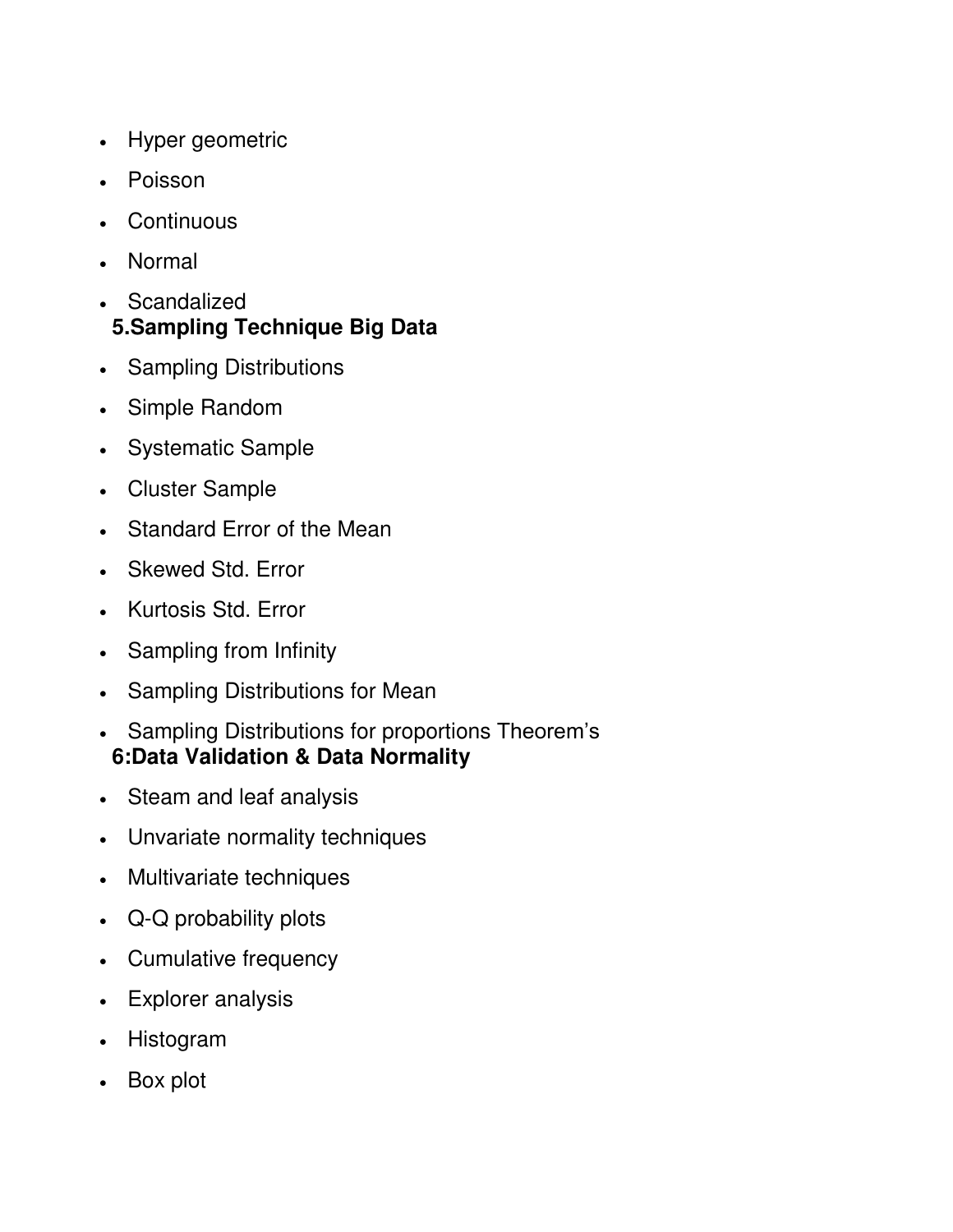- Scores for Normality Check
- Testing **7: Data cleaning process Quality check**
- PCA for Big Data Analysis or Unsupervised data üPCA Regression Scores for Supervised data üNoise Data detecting
- Data cleaning with Regression Residual üData scrubbing with statistical sense

## **8:Data Imputation and outlier treatment**

- Outlier treatment with central tendency Mean
- Outlier with Min Max
- Outlier Detection
- Visualize Outlier Treatment
- Summarized Outlier Treatment
- Outlier with Residual Analysis
- Outlier Detection with PCA Analysis
- Data Imputation with series Central Tendency **9: Test of Hypothesis**
- Null Hypothesis formulation
- Alternative Hypothesis
- Type I and Type II errors
- Power Value
- One tail and two tail
- T-TEST's
- ANOVA
- MANOVA
- Chi Square Test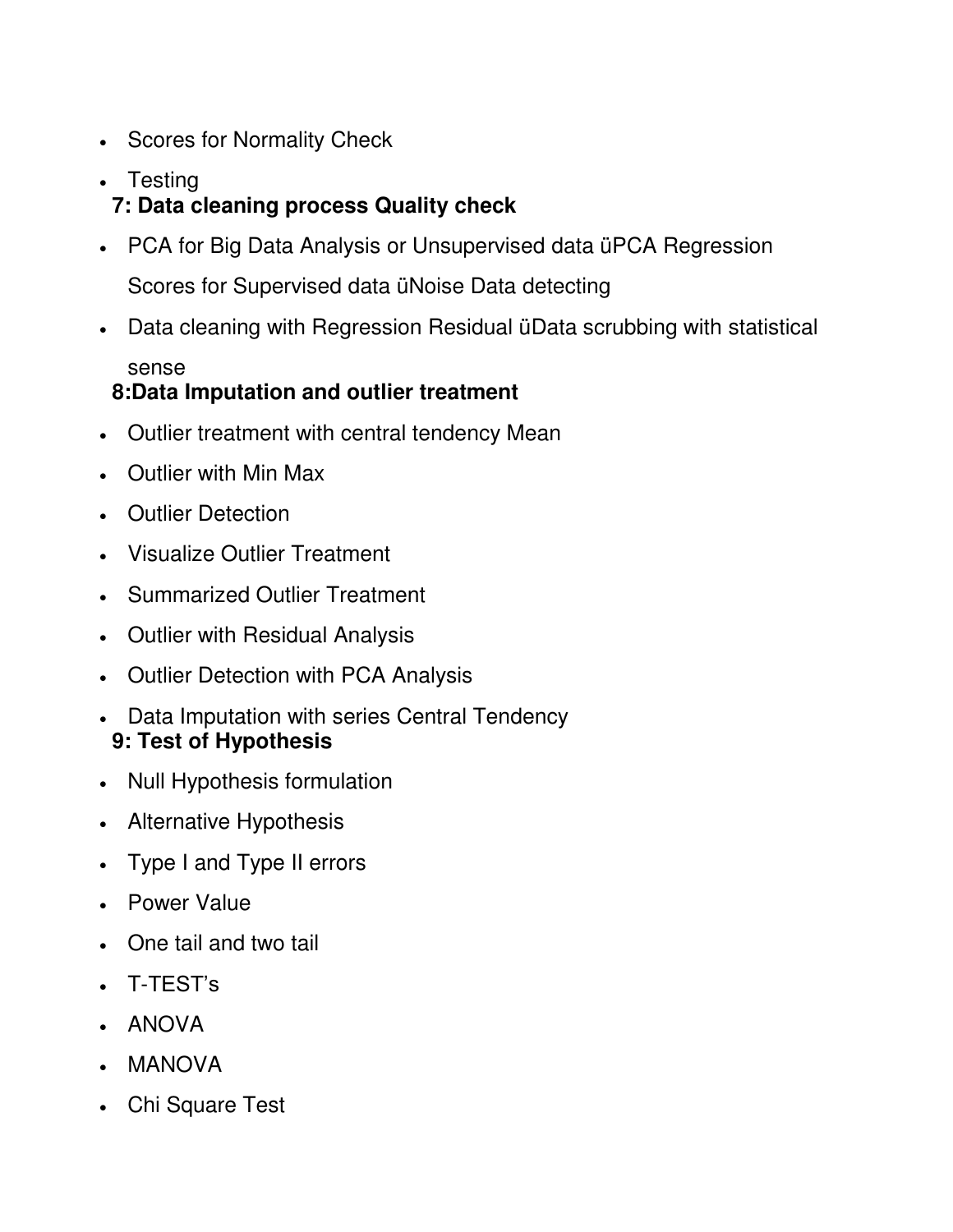- Kendall Chi Square
- Kruskal-Wallis Rank Test Chi Square
- Mann-Whitney, Chi Square
- Wilcoxon, Chi Square **10: Data Transformation**
- Log, Arcsine, Box- Cox, Square root Inverse and Data normalization **11:Predictive modeling & Diagnostics**
- Correlation üRegression
- Examination Residual analysis üAuto Correlation
- Test of ANOVA Significant üHomoscedasticity üHeteroskedasticity üMulticollinearity
- Cross validation
- Check prediction accuracy. **12:Logistic Regression Analysis**
- Logistic Regression
- Discriminate Regression Analysis Multiple Discriminate Analysis Stepwise Discriminate Analysis Logic function
- Test of Associations
- Chi-square strength of association,Binary Regression Analysis
- Estimation of probability using logistic regression,Hosmer Lemeshow
- nagelkerke R square
- Pseudo R square
- Model Fit
- Model cross validation
- Discrimination functions **13: Big Data Analytics**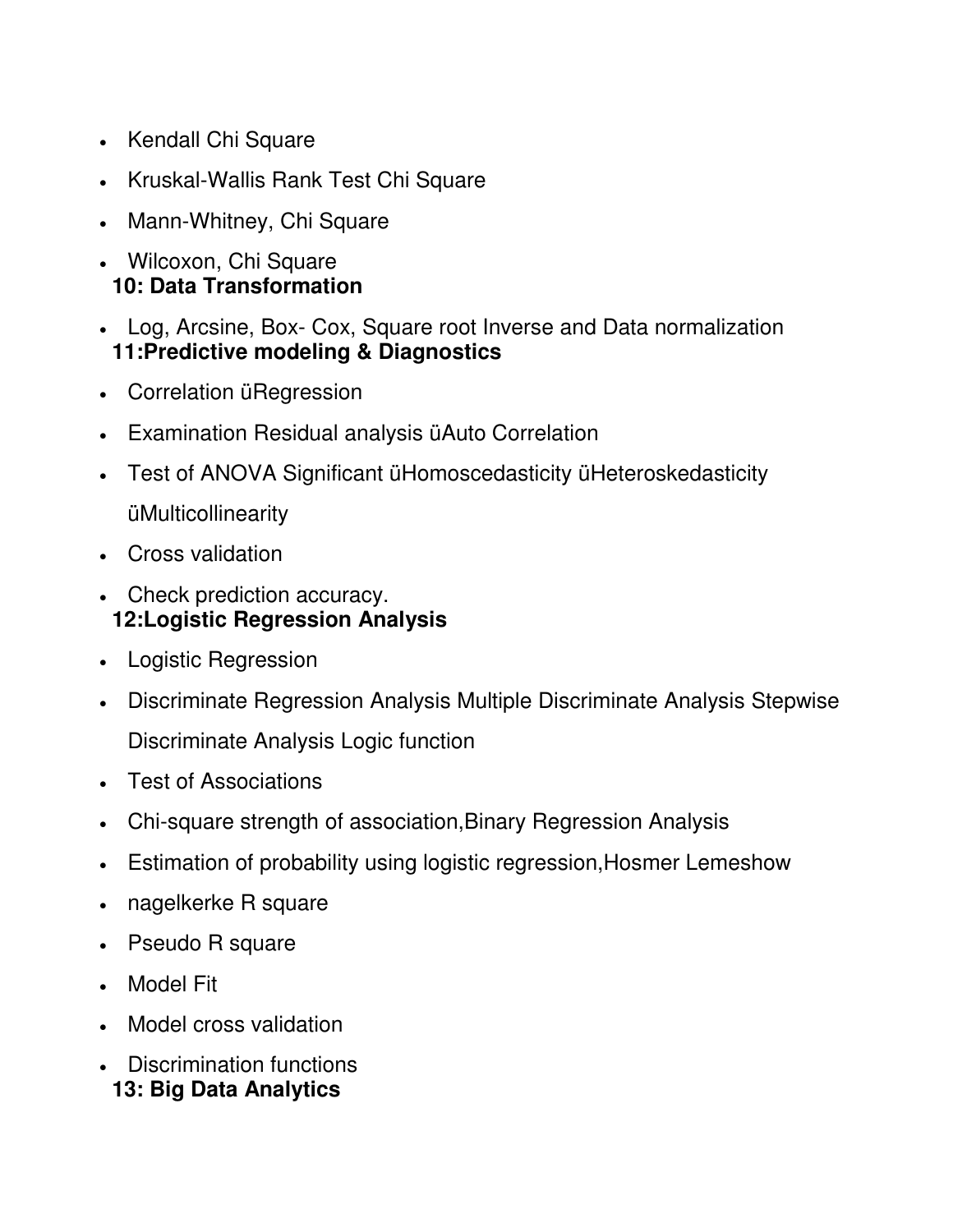- Introduction to Factor Analysis
- Principle component analysis
- Reliability Test
- KMO MSA tests, etc..
- Rotation and Extraction steps
- Conformity Factor Analysis
- Exploratory Factor Analysis
- Factor Score for Regression **14:Cluster Analysis and Methods**
- Introduction to Cluster Techniques
- Hierarchical clustering
- K Means clustering
- Wards Methods
- Aglomerative Clustering
- Variation Methods
- Maximum distance Linkage Methods
- Centroid distance Methods
- Minimum distance Linkage Method
- Cluster Dendrogram
- Euclidean distance **15:Data Mining Machine Learning and Artificial Intelligence**
- Prediction
- Support Vector Machines
- Gaussian Models
- Neural Network